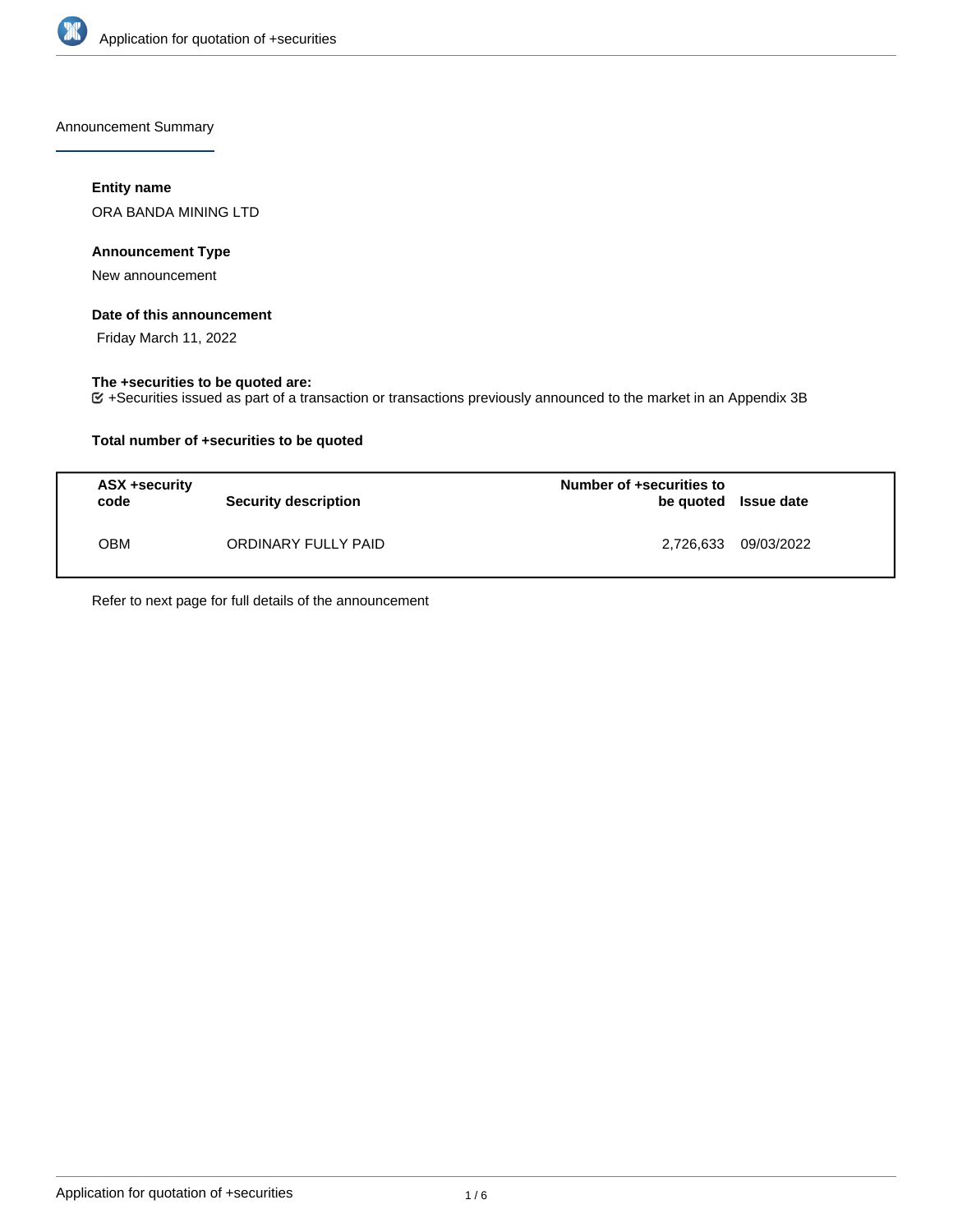

Part 1 - Entity and announcement details

## **1.1 Name of entity**

ORA BANDA MINING LTD

We (the entity named above) apply for +quotation of the following +securities and agree to the matters set out in Appendix 2A of the ASX Listing Rules.

**1.2 Registered number type** ABN

**Registration number** 69100038266

**1.3 ASX issuer code** OBM

**1.4 The announcement is**

New announcement

### **1.5 Date of this announcement**

11/3/2022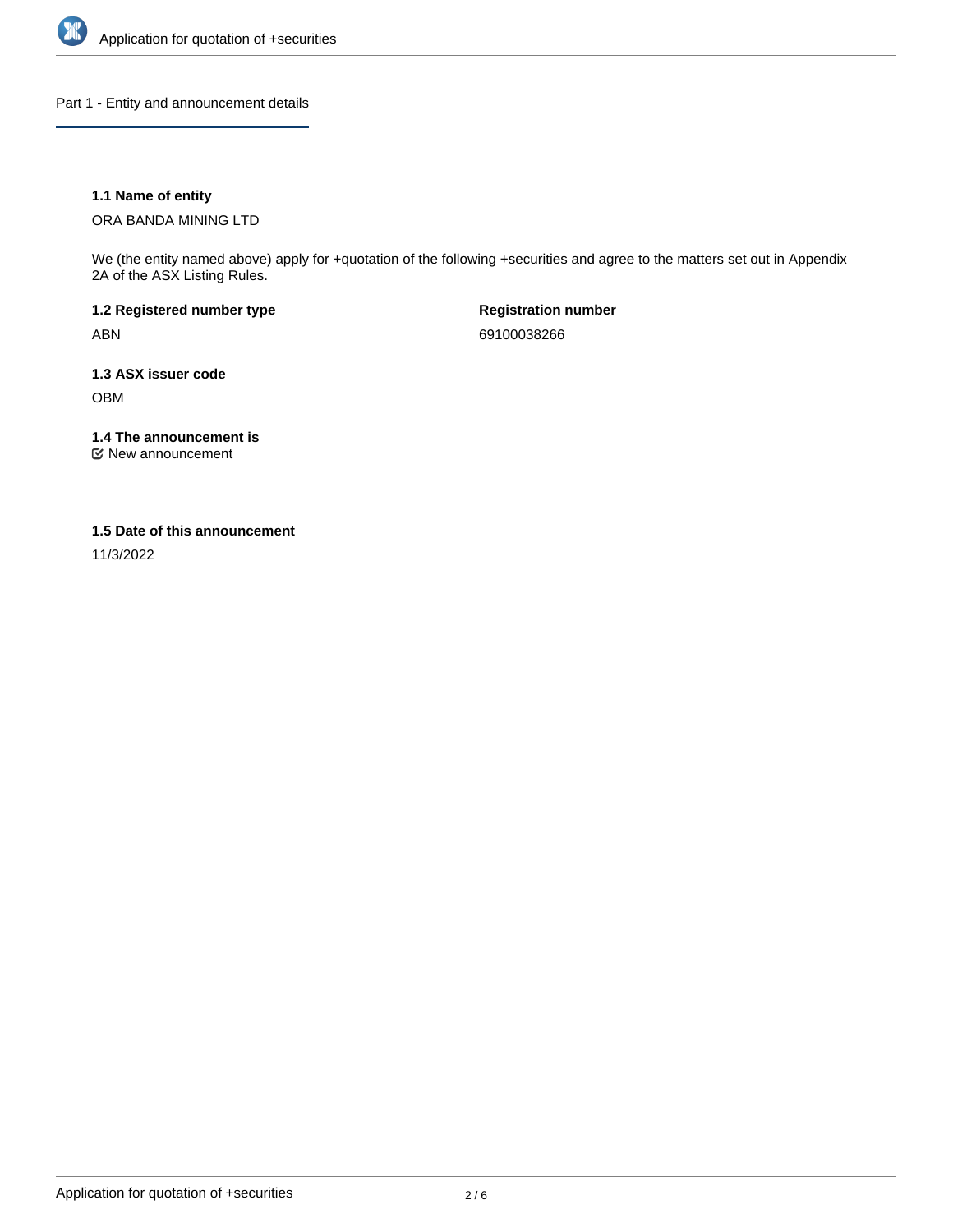

# Part 2 - Type of Issue

#### **2.1 The +securities to be quoted are:**

+Securities issued as part of a transaction or transactions previously announced to the market in an Appendix 3B

#### **Previous Appendix 3B details:**

| <b>Announcement Date and</b><br>Time | <b>Announcement Title</b>                   | Selected Appendix 3B to submit quotation<br>reguest |  |
|--------------------------------------|---------------------------------------------|-----------------------------------------------------|--|
| 22-Feb-2022 11:00                    | New - Proposed issue of securities -<br>วBM | A placement or other type of issue                  |  |

# **2.3a.2 Are there any further issues of +securities yet to take place to complete the transaction(s) referred to in the Appendix 3B?**

Yes

### **2.3a.3 Please provide details of the further issues of +securities yet to take place to complete the transaction(s) referred to in the Appendix 3B**

Approximately 143,273,367 fully paid ordinary shares in the capital of OBM on 24 March 2022 for the retail component of the entitlement offer announced on 22 February 2022. The exact number of Shares to be issued under the retail component of the entitlement offer is not known at the date of this announcement as it remains subject to (among other things) the reconciliation of security holder entitlements and the effect of rounding.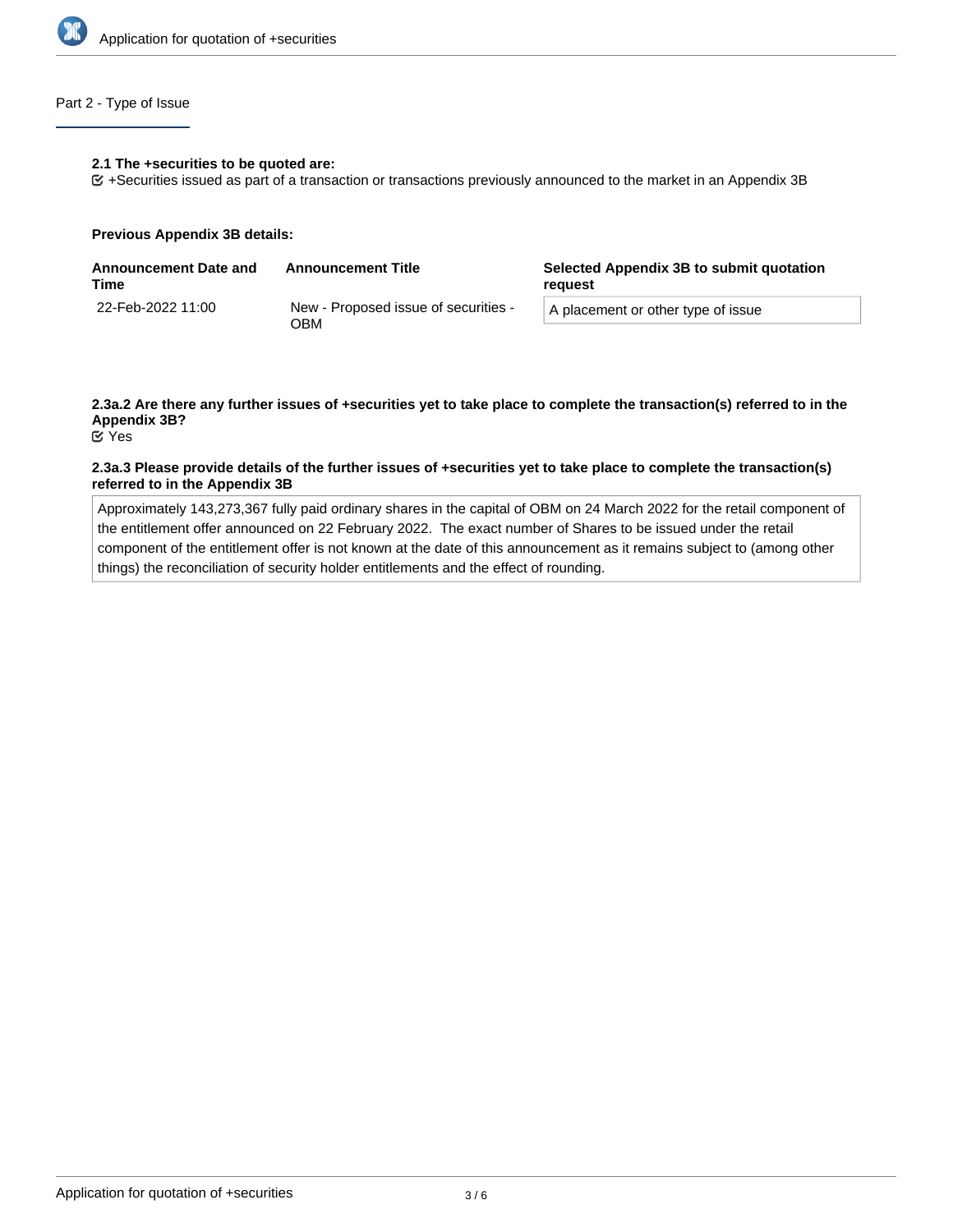

Part 3A - number and type of +securities to be quoted where issue has previously been notified to ASX in an Appendix 3B

#### Placement Details

**ASX +security code and description**

OBM : ORDINARY FULLY PAID

**Issue date**

9/3/2022

Distribution Schedule

**Provide a distribution schedule for the new +securities according to the categories set out in the left hand column including the number of recipients and the total percentage of the new +securities held by the recipients in each category.**

| Number of +securities held | <b>Number of holders</b> | Total percentage of +securities held<br>For example, to enter a value of 50%<br>please input as 50.00 |
|----------------------------|--------------------------|-------------------------------------------------------------------------------------------------------|
| $1 - 1,000$                |                          | %                                                                                                     |
| $1,001 - 5,000$            |                          | $\%$                                                                                                  |
| $5,001 - 10,000$           |                          | %                                                                                                     |
| 10,001 - 100,000           |                          | $\%$                                                                                                  |
| 100,001 and over           |                          | $\%$                                                                                                  |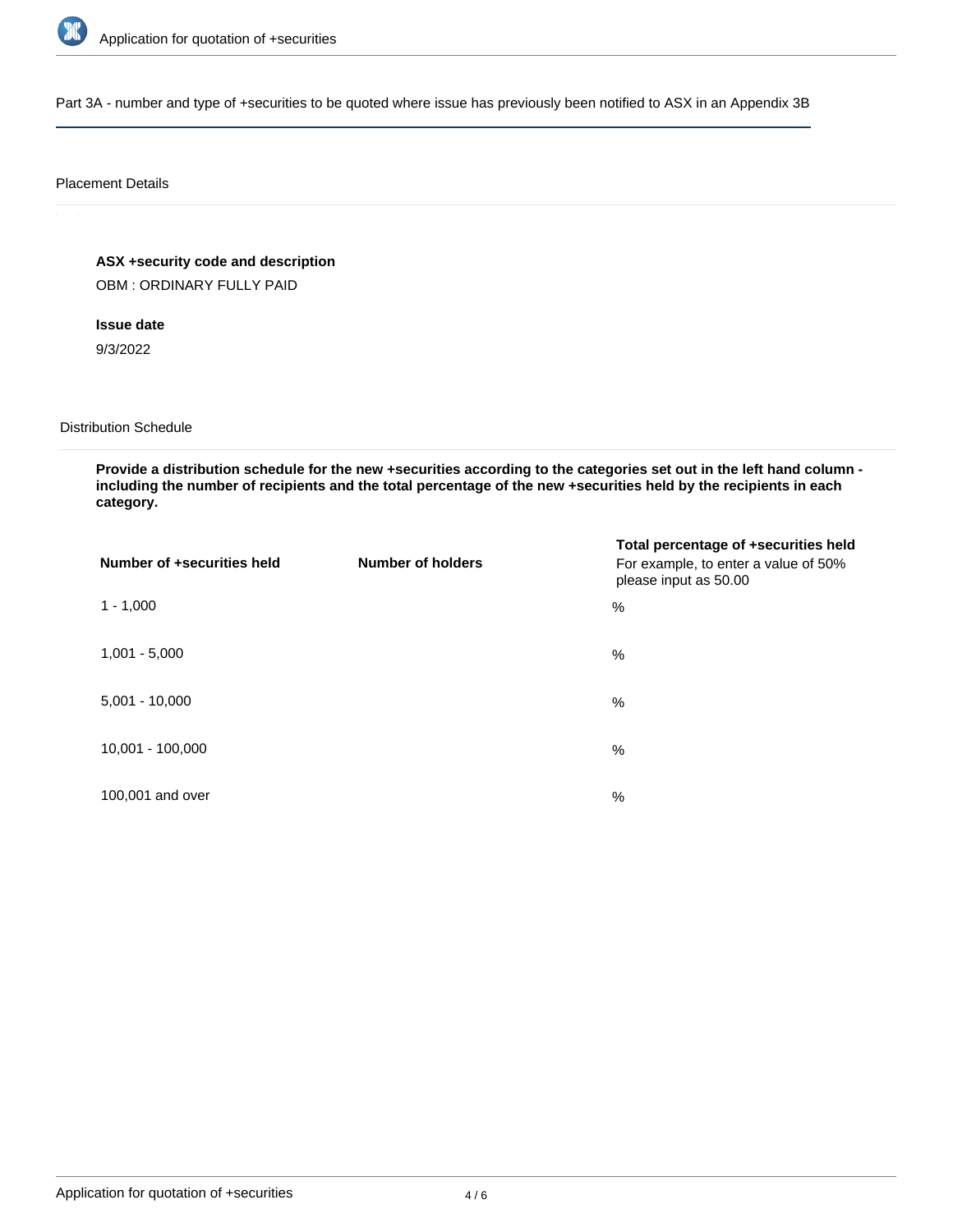

Issue details

|  |  | Number of +securities to be quoted |  |  |  |
|--|--|------------------------------------|--|--|--|
|--|--|------------------------------------|--|--|--|

2,726,633

# **Are the +securities being issued for a cash consideration?** Yes

| In what currency is the cash consideration being paid? | What is the issue price per +security? |
|--------------------------------------------------------|----------------------------------------|
|                                                        |                                        |

AUD - Australian Dollar

AUD 0.05000000

# **Any other information the entity wishes to provide about the +securities to be quoted**

Shares issued to Euroz Hartleys as nominee for the purposes of s615 of the Corp Act to sell shares which would otherwise have been available to Ineligible Shareholders in the Retail Entitlement Offer. Refer to the 1 March 2022 Offer Booklet for further information.